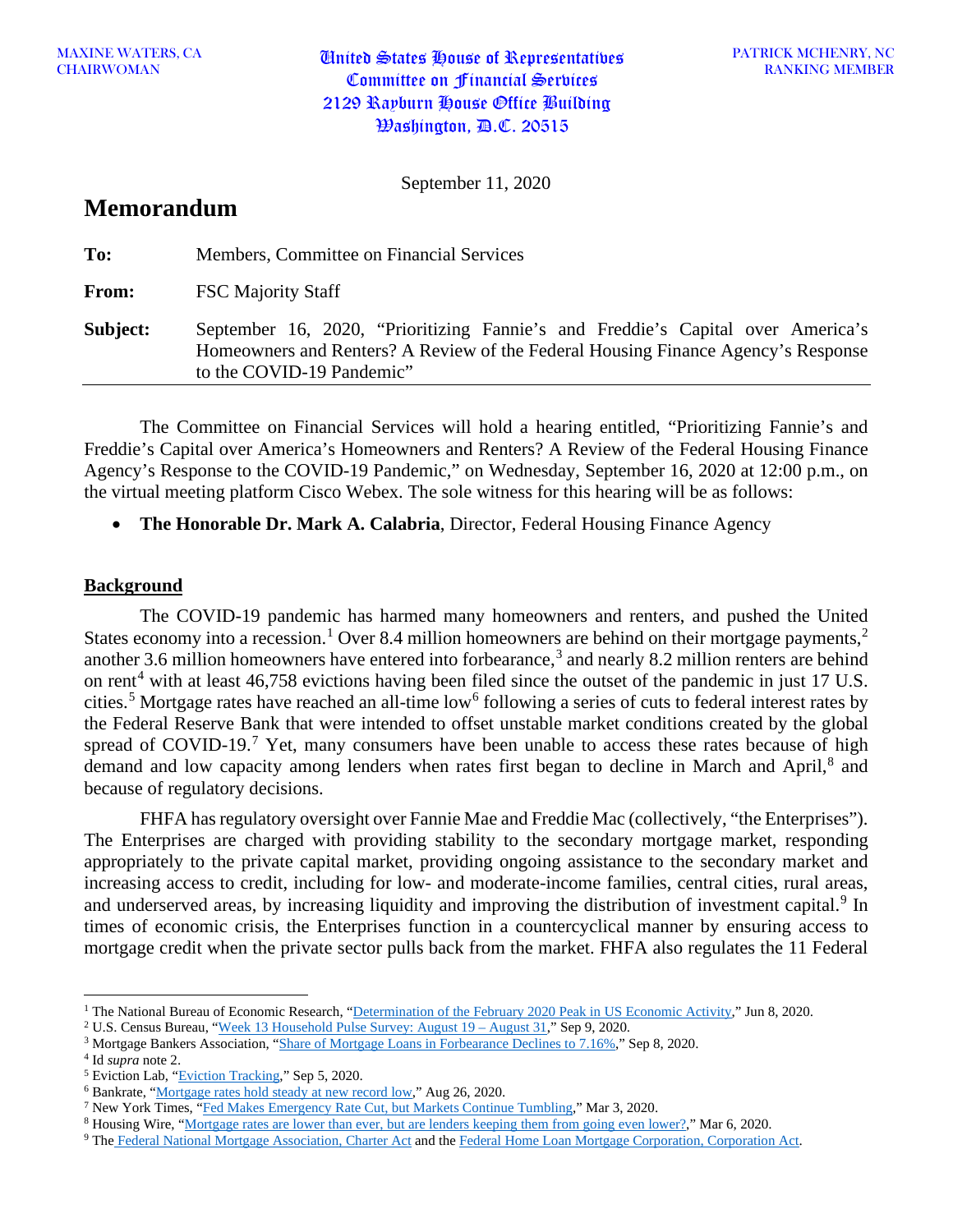Home Loan Banks (FHLBanks), which provide liquidity to FHLBank members<sup>[10](#page-1-0)</sup> in the form of low-cost loans collateralized by mortgages held in portfolio or other eligible sources of collateral, known as "advances."

#### **The Federal Housing Finance Agency's Response to the COVID-19 Pandemic**

#### *Foreclosure and Eviction Moratoria*

In response to the pandemic, Congress passed the Coronavirus Aid, Relief, and Economic Security (CARES) Act on March 27, 2020. The foreclosure moratorium under the CARES Act, which expired on May 17, 2020, included single-family properties with Enterprise-backed mortgages. FHFA has extended the equivalent of this foreclosure moratorium for Enterprise-backed single-family homes until the end of the year.<sup>[11](#page-1-1)</sup> The eviction moratorium under the CARES Act, which expired on July 25, 2020, included renters and homeowners in single-family, multifamily, and real estate owned properties with Enterprisebacked mortgages. FHFA has administratively extended an eviction moratorium for Enterprise-backed single-family homes until the end of the year, $12$  but despite language in FHFA's initial press releases that implied renters in such properties would be protected from eviction,  $^{13}$  $^{13}$  $^{13}$  FHFA has since clarified that the only renters covered by this moratorium are those in Enterprise-owned properties, which includes less than 500 renters.

Later, in June, FHFA approved forbearance period extensions for multifamily property owners with Enterprise-backed mortgages. However, multifamily owners who receive forbearance extensions must continue to provide CARES Act tenant protections to renters living in such properties.<sup>[14](#page-1-4)</sup> While FHFA has created a new database to help renters find out whether they are living in Enterprise-backed properties,<sup>[15](#page-1-5)</sup> there is no way for renters to verify whether or not the mortgage on their property is in forbearance. Under FHFA's policy, multifamily property owners receiving new or modified forbearance would be required to notify their tenants that the mortgage is in forbearance and about the tenant protections associated with that status, but FHFA relies on the self-certification of owners that they have provided such notice. $16$ 

#### *Forbearance and Servicer Responsibilities*

The CARES Act includes relief measures for borrowers who are unable to make their mortgage payments due to a COVID-19 related hardship through forbearance and foreclosure protections.<sup>[17](#page-1-7)</sup> However, according to a survey by the FHFA Inspector General  $(IG)$ , <sup>[18](#page-1-8)</sup> there was "incomplete and/or unclear information about forbearance and repayment on 14 of the 20 websites of the large servicers and generally limited to no information on forbearance and repayment on the remaining 40 websites." The IG further reported that neither of the Enterprises "views its responsibilities to include testing whether its servicers comply with legal and regulatory requirements" and that "neither Enterprise has collected data sufficient to permit an assessment of whether servicers are complying with the CARES Act and

<span id="page-1-0"></span><sup>&</sup>lt;sup>10</sup> As of December 2019, FHLBank membership is comprised of 6,739 commercial banks, savings associations, credit unions, insurance companies, and some housing providers, such as state and local housing authorities.

<span id="page-1-1"></span><sup>&</sup>lt;sup>11</sup> FHFA, ["FHFA Extends Foreclosure and REO Eviction Moratoriums,](https://www.fhfa.gov/Media/PublicAffairs/Pages/FHFA-Extends-Foreclosure-and-REO-Eviction-Moratoriums.aspx)" Aug 27, 2020.

<span id="page-1-2"></span><sup>12</sup> Id.

<span id="page-1-3"></span><sup>13</sup> FHFA, ["FHFA Extends Foreclosure and Eviction Moratorium,"](https://www.fhfa.gov/Media/PublicAffairs/Pages/FHFA-Extends-Foreclosure-and-Eviction-Moratorium.aspx) May 14, 2020.

<span id="page-1-4"></span><sup>&</sup>lt;sup>14</sup> FHFA, ["FHFA Provides Tenant Protections,"](https://www.fhfa.gov/Media/PublicAffairs/Pages/FHFA-Provides-Tenant-Protections.aspx) Jun 29, 2020.

<span id="page-1-5"></span><sup>&</sup>lt;sup>15</sup> Consumer Financial Protection Bureau, "CFPB, FHFA, & HUD Launch Joint Mortgage and Housing Assistance Website for Americans [Impacted by COVID-19,"](https://www.consumerfinance.gov/about-us/newsroom/cfpb-fhfa-hud-joint-mortgage-housing-assistance-website-covid-19/) May 12, 2020.

<span id="page-1-6"></span><sup>&</sup>lt;sup>16</sup> FHFA, ["Multifamily Property Owners in Forbearance Now Required to Inform Tenants of Eviction Suspension and Tenant Protections,](https://www.fhfa.gov/Media/PublicAffairs/Pages/Multifamily-Property-Owners-in-Forbearance-Now-Required-to-Inform-Tenants-of-Eviction-Suspension-and-Tenant-Protections.aspx)" Aug 8, 2020.

<span id="page-1-7"></span><sup>17</sup> Pub. L. No. 116-136, §§ 4022(b)(1) & (c)(2) (2020).

<span id="page-1-8"></span><sup>&</sup>lt;sup>18</sup> FHFA Office of Inspector General, "Oversight by Fannie Mae and Freddie Mac of Compliance with Forbearance Requirements Under [the CARES Act and Implementing Guidance by Mortgage Servicers,"](https://www.fhfaoig.gov/sites/default/files/OIG-2020-004.pdf) Jul 27, 2020.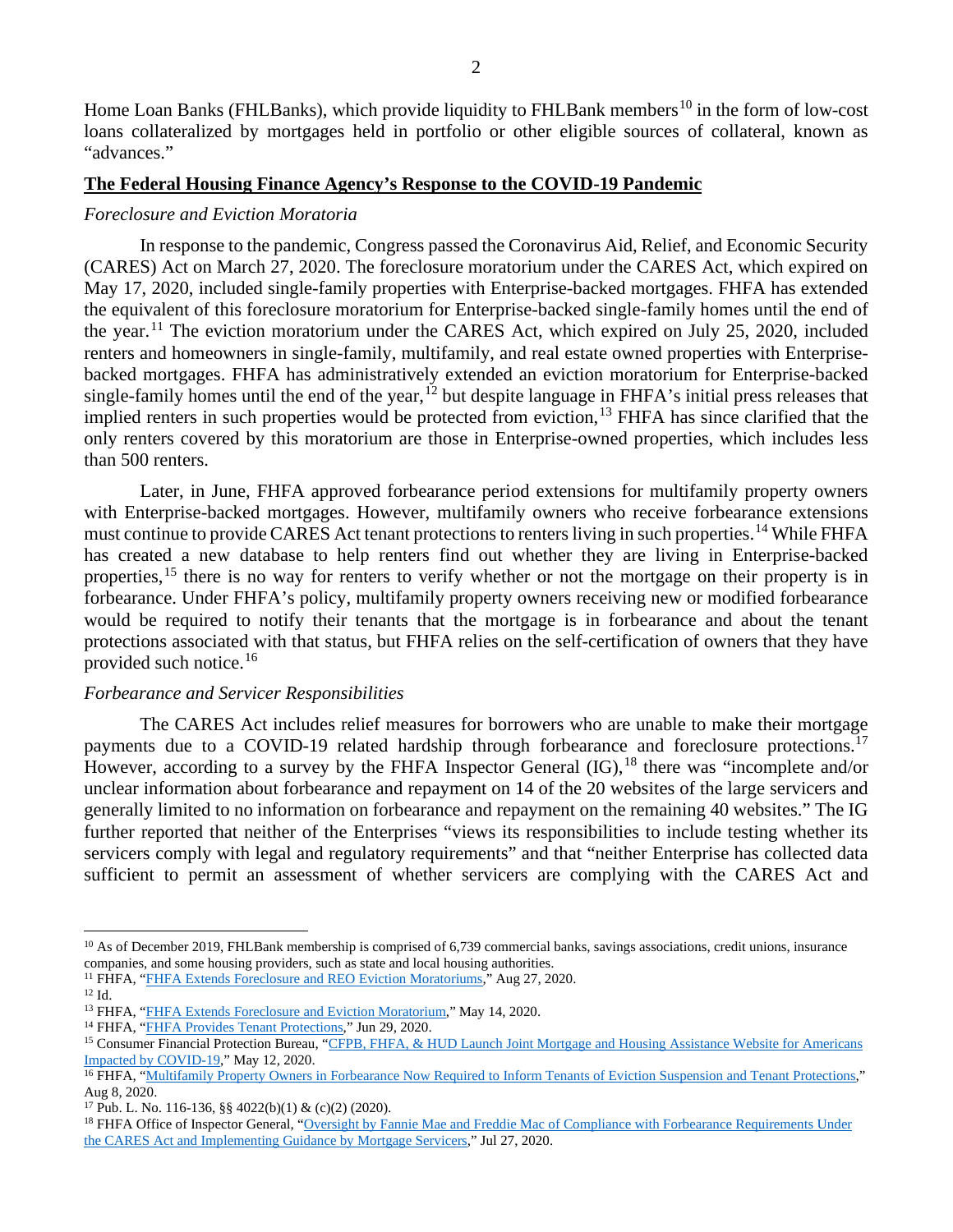implementing guidance."<sup>[19](#page-2-0)</sup>

While borrowers are in forbearance, mortgage servicers are required to advance principal and interest payments to investors holding mortgage-backed securities. Servicers are also obligated to advance taxes and insurance premiums. With the millions of federally-backed loans now in forbearance provided under the CARES Act, servicers may not have the funds to continue to advance these payments. To address potential liquidity concerns, FHFA announced on April 21, 2020, that servicers would only be required to advance four months of missed principal and interest.[20](#page-2-1) While this addresses principal and interest advances, servicers are still required to advance tax and insurance payments using their own funds.

#### *Penalties on Purchases of Loans in Forbearance*

Prior to the pandemic, the Enterprises prohibited the purchase of mortgages in which borrowers entered into forbearance after closing but before lenders could sell the mortgage to one of the Enterprises.<sup>[21](#page-2-2)</sup> Under normal economic circumstances, such an early request for forbearance was rare and potentially an indication of a poorly underwritten loan, but during the pandemic, such early requests for forbearance have become more common and are more likely an indication of the broader economic uncertainty than poor underwriting. FHFA approved flexibilities for Fannie and Freddie policies on April 22 to temporarily allow for the purchase of some loans in forbearance; $^{22}$  $^{22}$  $^{22}$  however, the policy flexibilities exclude cash-out refinances and mortgages that are more than 30 days delinquent, and impose a 500-700 basis point penalty on qualifying mortgages. Under this new policy, if a borrower closed on a mortgage and requested forbearance before their mortgage was sold to one of the Enterprises, the lender faces a risk that it would either have to retain the mortgage on portfolio or pay a steep penalty. To guard against this risk, many lenders began imposing higher costs or limiting the loans made to borrowers posing a higher credit risk, thus limiting access to credit at a time when borrowers and the economy needed it most.<sup>[23](#page-2-4)</sup> Further, borrowers who may have been expecting to be protected by forbearance provisions under the CARES Act could also end up losing out on those protections if the lender chose to hold the loan in portfolio to avoid the penalties because the CARES Act only covers federally backed loans.

Despite calls from industry, advocates, and Members of Congress to remove the steep penalties associated with loans that go into forbearance prior to purchase,  $24$  FHFA extended its temporary policy until September 30, 2020 without any adjustments to pricing.<sup>[25](#page-2-6)</sup>

#### *Penalties on Refinance Transactions*

On August 12, 2020, Fannie<sup>[26](#page-2-7)</sup> and Freddie<sup>[27](#page-2-8)</sup> announced that FHFA had approved their request to impose a 50 basis point fee on lenders that would apply to most refinance transactions for Enterprisebacked mortgages. The Mortgage Bankers Association estimated that this new fee would cost the average borrower \$1,400 over the life of the loan.<sup>[28](#page-2-9)</sup> The new fee was set to apply to refinanced mortgages delivered on or after September 1, 2020, but after widespread criticism from industry, advocates, and even the White

<span id="page-2-6"></span> $25$  FHFA, ["FHFA Further Extends Buying Loans in Forbearance & COVID-Related Loan Processing Flexibilities,"](https://www.fhfa.gov/Media/PublicAffairs/Pages/FHFA-Further-Extends-Buying-Loans-in-Forbearance-&-COVID-Related-Loan-Processing-Flexibilities.aspx#:%7E:text=Washington%2C%20D.C.%20%E2%80%93%20The%20Federal%20Housing,flexibilities%20until%20September%2030%2C%202020.) Aug 26, 2020.

<span id="page-2-0"></span><sup>19</sup> Id.

<span id="page-2-1"></span><sup>20</sup> FHFA, ["FHFA Addresses Servicer Liquidity Concerns, Announces Four Month Advance Obligation Limit for Loans in](https://www.fhfa.gov/Media/PublicAffairs/Pages/FHFA-Addresses-Servicer-Liquidity-Concerns-Announces-Four-Month-Advance-Obligation-Limit-for-Loans-in-Forbearance.aspx) [Forbearance,"](https://www.fhfa.gov/Media/PublicAffairs/Pages/FHFA-Addresses-Servicer-Liquidity-Concerns-Announces-Four-Month-Advance-Obligation-Limit-for-Loans-in-Forbearance.aspx) Apr 21, 2020.

<span id="page-2-2"></span><sup>&</sup>lt;sup>21</sup> *See e.g.* Freddie Mac Single-Family Seller/Servicer Guide, Sections [4201.1](https://guide.freddiemac.com/app/guide/section/4201.1) an[d 4201.2.](https://guide.freddiemac.com/app/guide/section/4201.2)

<span id="page-2-4"></span><span id="page-2-3"></span><sup>&</sup>lt;sup>22</sup> FHFA, ["FHFA Announces that Enterprises will Purchase Qualified Loans in Forbearance to Keep Lending Flowing,"](https://www.fhfa.gov/Media/PublicAffairs/Pages/FHFA-Announces-that-Enterprises-will-Purchase-Qualified-Loans.aspx) Apr 22, 2020. <sup>23</sup> Housing Wire, ["Mortgage rates are lower than ever, but are lenders keeping them from going even lower?,](https://www.housingwire.com/articles/mortgage-rates-are-lower-than-ever-but-are-lenders-keeping-them-from-going-even-lower/)" Mar 6, 2020.

<span id="page-2-5"></span><sup>&</sup>lt;sup>24</sup> See, Mortgage Bankers Association, ["MBA Statement on FHFA's Announcement on Purchasing Qualified Loans in Forbearance,"](https://www.mba.org/2020-press-releases/april/mba-statement-on-fhfas-announcement-on-purchasing-qualified-loans-in-forbearance) Apr 22, 2020; National Housing Conference, ["Calling for HUD and FHFA to reverse recent policy changes regarding the treatment of](https://nhc.org/wp-content/uploads/2020/06/FHA-FHFA-Forbearance-Letter-FINAL-6-24-20.pdf) 

[mortgages,"](https://nhc.org/wp-content/uploads/2020/06/FHA-FHFA-Forbearance-Letter-FINAL-6-24-20.pdf) Jun 24, 2020; and, U.S. House Financial Services Committee, "Waters, Clay and Vargas Urge HUD and FHFA to Amend [Policies that are Reducing Access to Mortgage Credit for People of Color,](https://financialservices.house.gov/news/documentsingle.aspx?DocumentID=406701)" Jun 25, 2020.

<span id="page-2-7"></span><sup>26</sup> Fannie Mae, ["Lender Letter \(LL-2020-12\),](https://singlefamily.fanniemae.com/media/23726/display)" Aug 12, 2020.

<span id="page-2-8"></span><sup>27</sup> Freddie Mac, ["Bulletin 2020-32,](https://guide.freddiemac.com/app/guide/bulletin/2020-32)" Aug 12, 2020.

<span id="page-2-9"></span><sup>28</sup> Mortgage Bankers Association, ["MBA Statement on the GSEs' Adverse Market Refinance Fee,](https://www.mba.org/2020-press-releases/august/mba-statement-on-the-gses-adverse-market-refinance-fee)" Aug 12, 2020.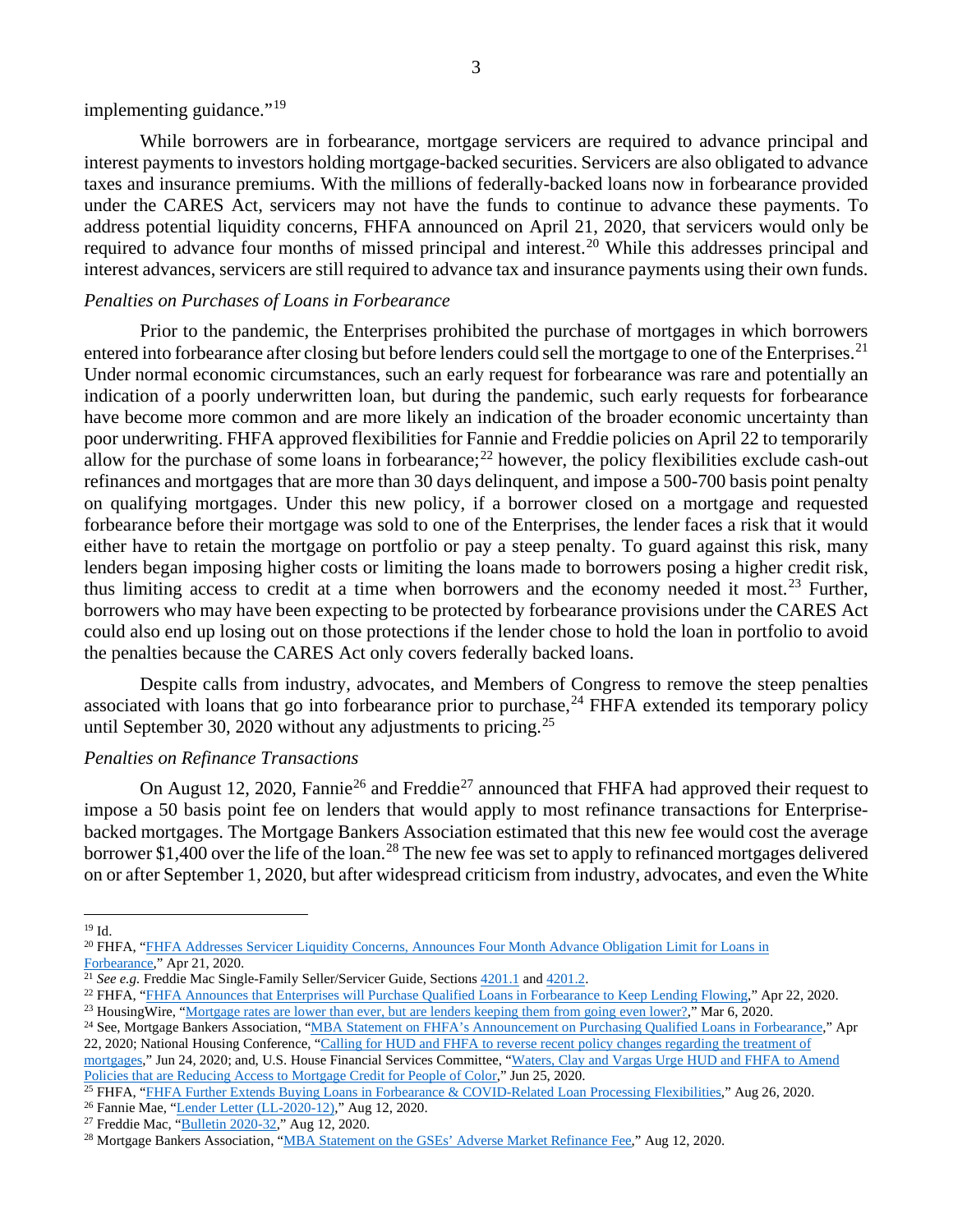House,<sup>[29](#page-3-0)</sup> FHFA delayed the effective date until December 1, 2020 and exempted mortgages under \$125,000 and for lower down payment products such as Home Possible and Home Ready products.<sup>[30](#page-3-1)</sup>

Advocates have argued that this decision is at odds with the Enterprises' missions to play a countercyclical role and expand access to credit during economic downturns.<sup>[31](#page-3-2)</sup> Other critics have argued that FHFA is inappropriately offsetting the intended impact of \$2 trillion in taxpayer funded stimulus spent by the Federal Reserve to purchase Enterprise-backed securities and debt to help drive mortgage rates to historic lows and help homeowners during this crisis.<sup>[32](#page-3-3)</sup> Refinance transactions made up nearly 63 percent of all mortgage application activity as of August 21, 2020 as many homeowners sought to take advantage of historically low interest rates.<sup>[33](#page-3-4)</sup> The Enterprise CEOs have argued that their actions have been consistent with their countercyclical role, and that the fee will only result in a small reduction in savings for the average homeowner if lenders choose to pass on the entire cost, which they may not.<sup>[34](#page-3-5)</sup>

#### *Capital Rulemaking During a Pandemic*

Director Calabria's top priority is to release the Enterprises from federal conservatorship.<sup>[35](#page-3-6)</sup> On May 20, 2020, FHFA took a major step towards this goal by releasing a re-proposed capital rule with a 60-day comment period.<sup>[36](#page-3-7)</sup> In general, the proposal seeks to align Enterprise capital requirements and the capital back-stop leverage ratio with bank capital requirements and require the Enterprises to hold more capital than is needed to account for the Enterprises' current risk, as shown by recent stress-testing,<sup>[37](#page-3-8)</sup> or what would have been needed withstand the 2008 downturn.<sup>[38](#page-3-9)</sup>

Several public comment letters on this rule have raised concerns that applying bank-like capital requirements is inappropriate because the Enterprises' business models are fundamentally different from private banks, and the Enterprises have mission-driven charters.<sup>[39](#page-3-10)</sup> Many have also raised concerns that this proposed rule would run directly contrary to the countercyclical role of the Enterprises by requiring them to build more capital during downturns and thereby contract from the market, and allowing them to expand their investments and market share during favorable market conditions.<sup>[40](#page-3-11)</sup> Analysts predict that this proposal would shrink the Enterprises' footprint, resulting in market restrictions that would lead to price inflation, and ultimately less access to credit for underserved borrowers, such as borrowers of color and low- and moderate-income borrowers.<sup>[41](#page-3-12)</sup> Several commenters have also raised concerns that this proposed capital rule would reduce incentives for the Enterprises to engage in credit risk transfers (CRTs),<sup>[42](#page-3-13)</sup> which have allowed the Enterprises to transfer significant risk to the private market over the years.

#### *Federal Home Loan Banks (FHLBanks)*

FHLBank advances are primarily intended to fund residential housing finance as well as small business and community development activities. In times of economic turmoil, the FHLBanks play a

<span id="page-3-0"></span><sup>29</sup> Wall Street Journal, ["Trump Administration Criticizes New Fannie Mae, Freddie Mac Mortgage Fee,](https://www.wsj.com/articles/trump-administration-criticizes-new-fannie-mae-freddie-mac-mortgage-fee-11597362915)" Aug 13, 2020.

<span id="page-3-1"></span><sup>30</sup> FHFA, ["Adverse Market Refinance Fee Implementation now December 1,](https://www.fhfa.gov/Media/PublicAffairs/Pages/Adverse-Market-Refinance-Fee-Implementation-Now-December-1.aspx)" Aug 25, 2020.

<span id="page-3-2"></span><sup>&</sup>lt;sup>31</sup> National Fair Housing Alliance, "Advocates Say FHFA's Delay of Fannie & Freddie Mortgage Refinancing Fee is a Necessary Yet [Utterly Insufficient Step for Struggling Homeowners,](https://nationalfairhousing.org/2020/08/27/advocates-say-fhfas-delay-of-fannie-freddie-mortgage-refinancing-fee-is-a-necessary-yet-utterly-insufficient-step-for-struggling-homeowners/)" Aug 26, 2020.

<span id="page-3-3"></span><sup>&</sup>lt;sup>32</sup> Washington Post, ["Families need a lifeline, but Trump's regulator tosses them an anchor,](https://www.washingtonpost.com/outlook/2020/08/14/families-need-lifeline-trumps-regulator-tosses-them-an-anchor/)" Aug 14, 2020.

<span id="page-3-4"></span><sup>&</sup>lt;sup>33</sup> Mortgage Bankers Association, ["Mortgage Applications Decrease in Latest MBA Weekly Survey,"](https://www.mba.org/2020-press-releases/august/mortgage-applications-decrease-in-latest-mba-weekly-survey-x272033) Aug 26, 2020.

<span id="page-3-5"></span><sup>&</sup>lt;sup>34</sup> Fannie Mae, ["Providing Unprecedented Liquidity and Stability to the Mortgage Market Throughout the Crisis,](https://www.fanniemae.com/research-and-insights/providing-unprecedented-liquidity-and-stability-mortgage-market-throughout-crisis)" Aug 19, 2020.

<span id="page-3-6"></span><sup>35</sup> American Banker, ["Fannie and Freddie will likely exit conservatorship by 2024, Calabria says,](https://www.americanbanker.com/news/fannie-and-freddie-will-likely-exit-conservatorship-by-2024-calabria-says)" Nov 13, 2019.

<span id="page-3-7"></span><sup>36</sup> RIN-2590-AA95

<span id="page-3-8"></span><sup>&</sup>lt;sup>37</sup> FHFA, ["FHFA Announces Results of Fannie Mae and Freddie Mac Dodd-Frank Act Stress Tests,](https://www.fhfa.gov/Media/PublicAffairs/Pages/FHFA-Announces-Results-of-Fannie-and-Freddie-Dodd-Frank-Act-Stress-Tests-8-2019.aspx)" Aug 15, 2019.

<span id="page-3-9"></span><sup>&</sup>lt;sup>38</sup> Center for Responsible Lending, ["Comment to the Federal Housing Finance Agency on Enterprise Regulatory Capital](https://www.responsiblelending.org/research-publication/comment-federal-housing-finance-agency-enterprise-regulatory-capital-framework) [Framework,"](https://www.responsiblelending.org/research-publication/comment-federal-housing-finance-agency-enterprise-regulatory-capital-framework) Aug 31, 2020.

<span id="page-3-10"></span><sup>&</sup>lt;sup>39</sup> See e.g. U.S. Mortgage Insurers, "FHFA's Re-Proposed Rule on a New Enterprise Regulatory Capital Framework: A comment letter [from U.S. Mortgage Insurers,](http://72nut3mk2z64bywh6c1thwjy.wpengine.netdna-cdn.com/wp-content/uploads/2020/09/USMI-Comment-Letter-to-FHFA_08.31.2020_vF.pdf)" Aug 31, 2020.

<sup>&</sup>lt;sup>40</sup> Urban Institute, ["FHFA's Capital Rule Is a Step Backward,](https://www.urban.org/sites/default/files/publication/102595/fhfa-capital-rule-is-a-step-backward_0.pdf)" Jul 2020.

<span id="page-3-12"></span><span id="page-3-11"></span><sup>41</sup> Id *supra* note 31.

<span id="page-3-13"></span><sup>42</sup> Reinsurance Association of America et al., "Insurance Trades Letter FHFA Proposed Capital Rule," Aug 31, 2020.